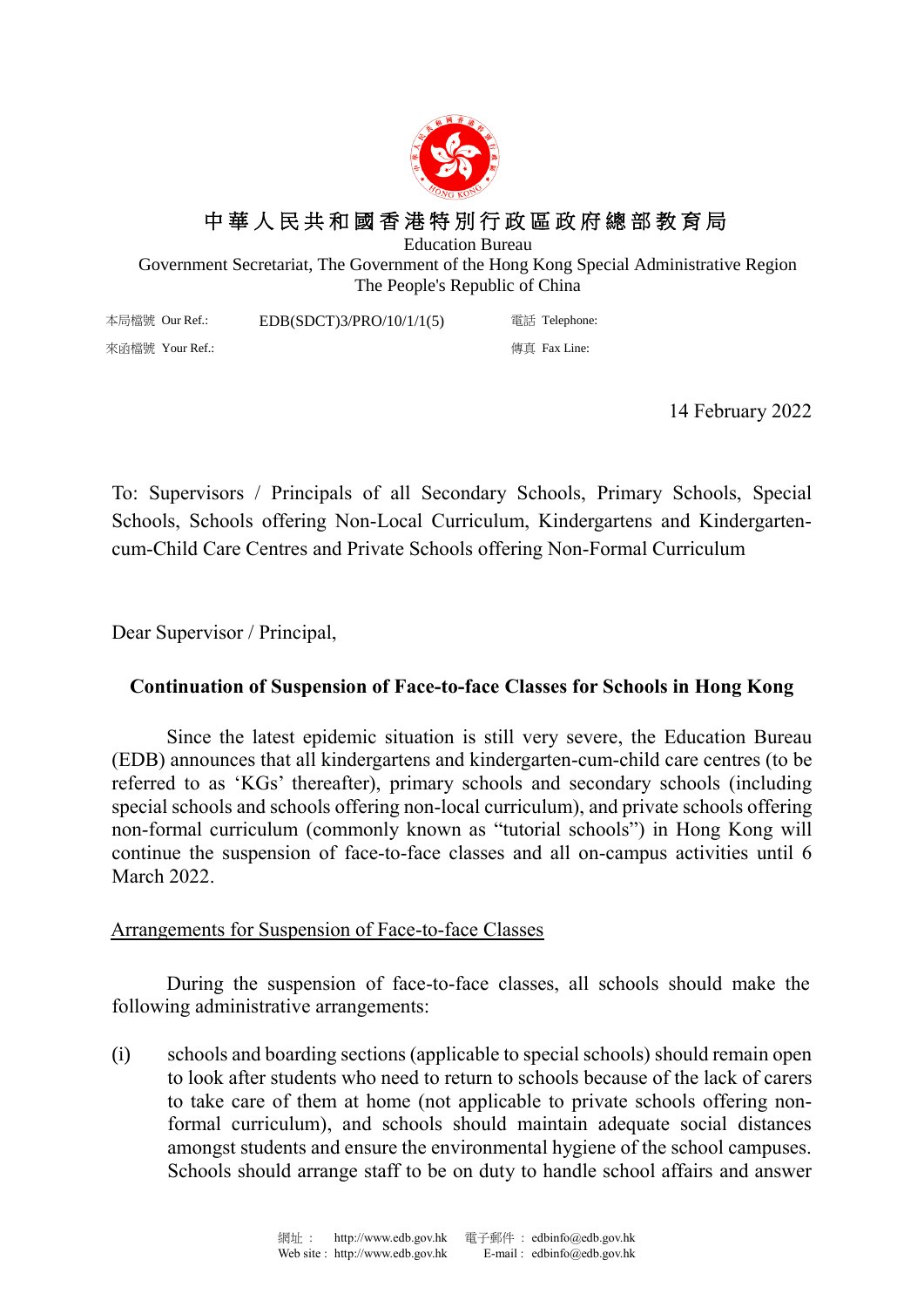parents' enquiries. Schools should premise on the principle of making appropriate arrangement and avoiding crowd gathering at schools to reduce the flow of people in school premises and implement all the anti-epidemic measures. In view that many districts are affected by the epidemic and operations under restriction-testing declaration and compulsory testing notices, and that the manpower of the school concerned may be affected and their students are not suitable to go out and return to schools, we appeal to schools to pay attention to the situation of respective districts and keep close communication with parents;

- (ii) during the suspension of face-to-face classes, schools, in principle, should not arrange students to return to schools for any activities. If schools, after careful deliberation, consider that there are genuine needs to arrange the class levels of students sitting for the public examinations this year (e.g. Secondary Six students) to return to schools for essential learning and assessment activities for no more than half a day, schools should strictly put in place various anti-epidemic measures as stipulated in the "Health Protection Measures for Schools" issued by the EDB and the "Health Advice to Schools for the Prevention of COVID-19" issued by the Centre for Health Protection;
- (iii) during the above learning and assessment activities, schools should ensure that indoor spaces are well ventilated, and open windows and doors as far as possible to increase the fresh air supply;
- (iv) during the suspension of face-to-face classes, schools should flexibly deploy various teaching modes and provide respective support to sustain students' learning at home. When arranging online learning and related activities, schools should pay attention to the length of the lessons and remind students (in particular young children in KGs) to refrain from prolonged use of digital screen gadgets and give appropriate rest for their eyes for around every 20 to 30 minutes. In principle, e-learning in the form of real-time online teaching is not suitable for KGs. That said, KGs can adopt other modes to facilitate children to continue learning at home and help them sustain their curiosity and motivation for learning. Students should also do sufficient physical exercises at home in order to maintain good mental and physical health;
- (v) schools should, in accordance with individual circumstances, activate the established school-based contingency plans (refer to EDBC No. 9/2015 for details), adopt contingency measures and make respective arrangements (including adjustments to activities inside and outside schools, school bus services, etc.) during the suspension of face-to-face classes, and should keep close contact with the parents, etc.; and
- (vi) if teachers, school staff or students are feeling unwell (even the symptoms are very mild), they must not return to school and should seek medical advice promptly so as to receive appropriate diagnoses and treatments.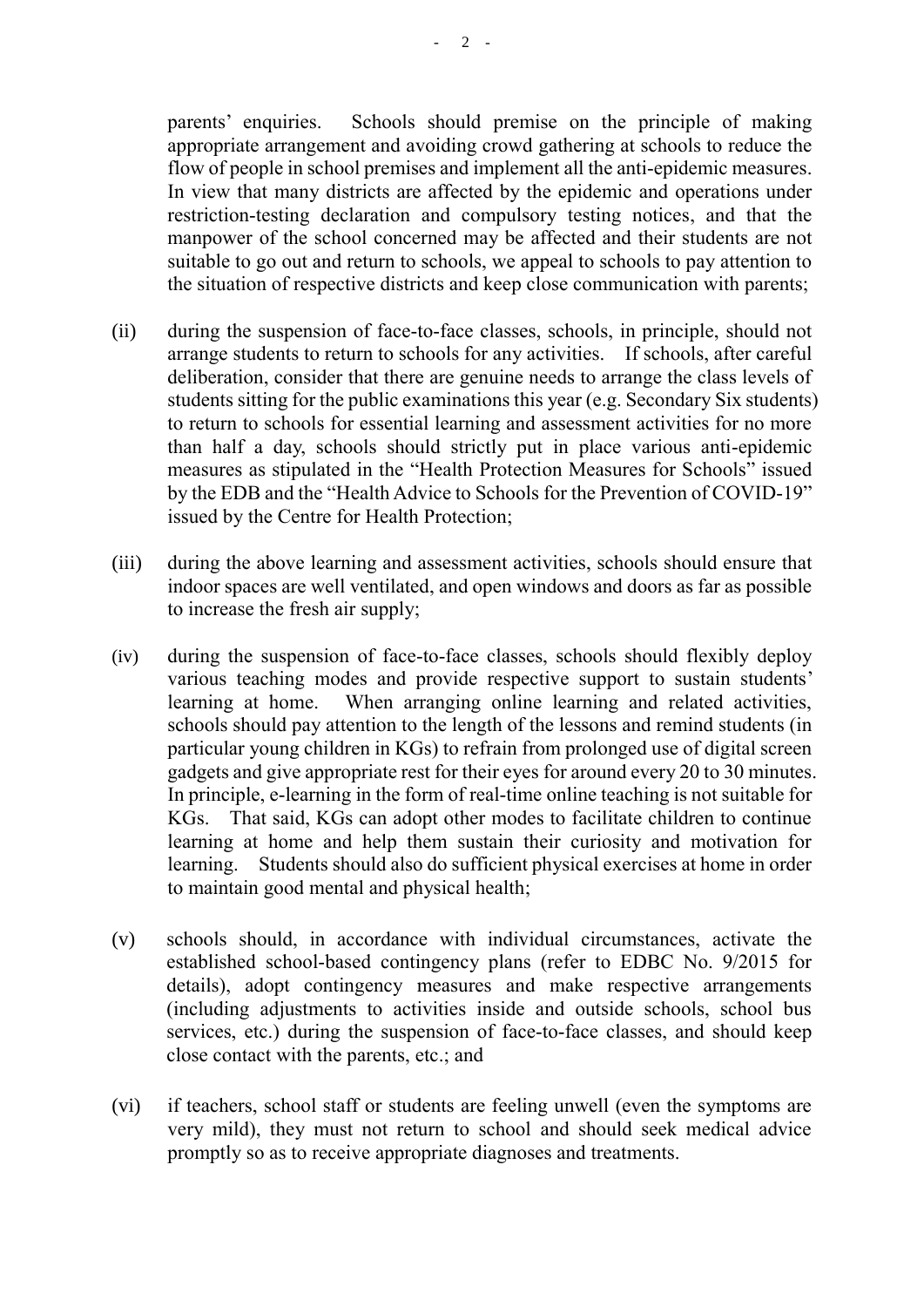In view of the latest epidemic development, the EDB has decided upon careful consideration that schools do not need to conduct the Primary 6 (P6) second term Internal Assessment (IA) or submit the scores for Secondary School Places Allocation (SSPA) 2022. The allocation band of P6 students will be determined by their scaled IA scores obtained at the end of Primary 5 and the mid-year of P6 (i.e. the same arrangement in SSPA 2020 for which the P6 second term IA was cancelled due to the epidemic situation). For further enquiries regarding SSPA, please contact the Liaison Officers of the School Places Allocation Section.

In addition, the EDB announced suspension of the Territory-wide System Assessment 2022. The EDB will discuss with the Hong Kong Examination and Assessment Authority on how to assist the school sector to understand the overall learning situation and will communicate with the school in a timely manner.

## Implementation of "Vaccine Pass"

The implementation of 'Vaccine Pass' at schools will start from 24 February 2022, except for those who are granted exemptions, all school staff, persons providing on-campus services and visitors have to be vaccinated or otherwise they will not be allowed to enter into the school premises. The above measures will also be enforced during the suspension of face-to-face class. All unvaccinated school employees (except for those exempted) who cannot comply with the "Vaccine Pass" requirements will not be allowed to perform teaching or other duties online and off-campus, including arrangements to work from home. Schools should not grant approval for leave applications to such employees and no salaries should be paid by public money. Schools should ensure that all the related persons comply with the "Vaccine Pass" requirements on or before 24 February 2022.

Vaccination is the most effective way to protect against COVID-19 and reduce the risk of serious cases and fatalities if infected. The minimum age for receiving the CoronaVac vaccine (Sinovac vaccine) will be lowered to three years old starting from 15 February. In view of the severe epidemic situation in the community, the EDB strongly urges parents and schools to arrange eligible students to get vaccinated as early as possible to protect themselves. A high vaccination rate will help construct a more effective protective barrier and create favourable conditions for early resumption of face-to-face classes. The EDB will closely monitor the situation, take into account the advice from the health experts, and review the related measures in a timely manner.